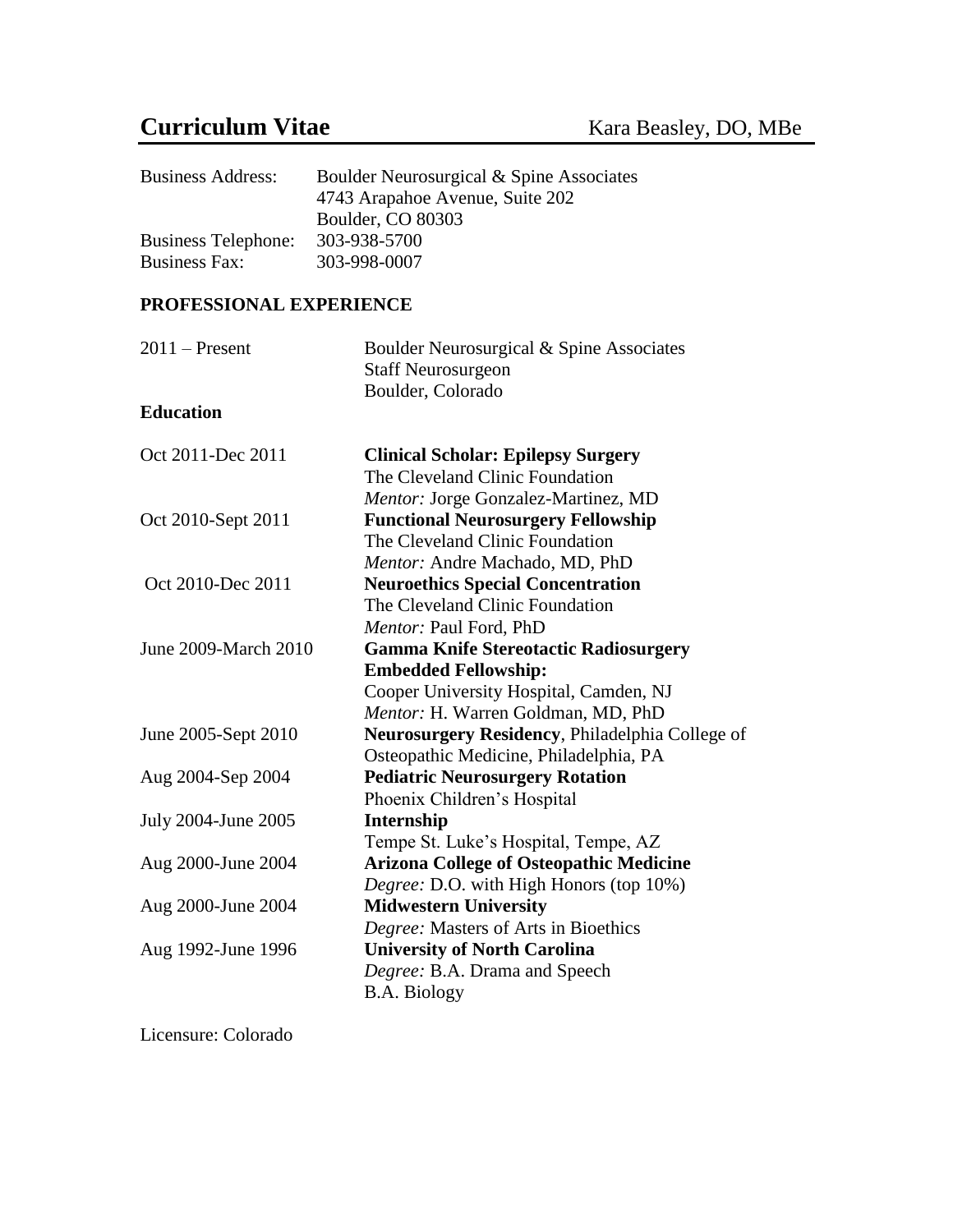| <b>COMLEX:</b>                                                       | Step 1 2003 |
|----------------------------------------------------------------------|-------------|
|                                                                      | Step 2 2004 |
|                                                                      | Step 3 2005 |
| <b>American College of Osteopathic Surgeons Neurosurgery Boards:</b> | Step 1 2011 |

### **Awards and Honors**

| 2016       | Becker's Spine Review: Top 34 Trailblazing Female Spine Surgeons to         |
|------------|-----------------------------------------------------------------------------|
|            | Know                                                                        |
| 2013, 2014 | Patients' Choice Award, Vitals, vitals.com                                  |
| 2013       | Becker's Spine Review: 29 Women in Spine and Neurosurgery to Know           |
| 2013       | Patients' Choice <sup>SM</sup> , patientschoice.org: Patient's Choice Award |
| 2011       | Brain Matters 2: Early Career Scholars Award                                |
| 2010       | American College of Osteopathic Surgeons Scientific Writing Award           |
| 2008       | Innovator's Circle Grant: Brain Death Education Project. Abington           |
|            | Memorial Hospital, Abington, PA                                             |
| 2004       | Distinguished Student Service Award, Arizona Osteopathic Medical            |
|            | Association                                                                 |
| 2004       | Glasgow-Rubin Achievement Citation, American Medical Women's                |
|            | Association                                                                 |
| 2001-2004  | American Osteopathic Association: Committee on Constitution and             |
|            | <b>Bylaws Member</b>                                                        |
| 2000-2004  | Board of Trustees Member: Arizona Osteopathic Medical Association           |
| 2003-2004  | Sigma Sigma Phi: National Osteopathic Honor Society                         |
| 2000-2002  | Arizona Osteopathic Medical Association House of Delegates:                 |
|            | Representative                                                              |
| 2003       | St. Luke's Service League Health Professions Scholarship                    |
| 2002       | <b>Student Osteopathic Medical Association Student Service Scholarship</b>  |
| 1994       | Alpha Psi Omega: National Theatre Honor Society                             |

## **Research Experience**

| Aug. $2017$ – present | A concurrently Controlled Study of the LimiFlex <sup>™</sup><br>Paraspinous Tension Band in the Treatment of Lumbar of<br>Lumbar Degenerative Spondylolisthesis with Spinal Stenosis. |
|-----------------------|---------------------------------------------------------------------------------------------------------------------------------------------------------------------------------------|
|                       | Sponsor: Empirical Spine, Inc.                                                                                                                                                        |
|                       | Role: Sub-Investigator                                                                                                                                                                |
| $2017 - 2018$         | <b>Reduction of Adverse Drug Events and Readmissions</b>                                                                                                                              |
|                       | (RADAX-PGx).                                                                                                                                                                          |
|                       | Sponsor: Global, Inc.                                                                                                                                                                 |
|                       | Role: Sub-Investigator                                                                                                                                                                |
| $2014 - 2015$         | A Multicenter, Prospective, Randomized Clinical Trial Using                                                                                                                           |
|                       | <b>Dehydrated Human Amnion/Chorion Membrane (DHACM)</b>                                                                                                                               |
|                       | in Decompressive Craniectomy Patients to Reduce                                                                                                                                       |
|                       | <b>Postoperative Scarring</b>                                                                                                                                                         |
|                       | Sponsor: MiMedx                                                                                                                                                                       |
|                       | Role: Sub-Investigator                                                                                                                                                                |
| $2013 - 2014$         | Study of the Safety and Effectiveness of DIAM™ Spinal                                                                                                                                 |
|                       | <b>Stabilization System Versus Conservative Care</b>                                                                                                                                  |
|                       | Sponsor: Medtronic Spinal and Biologics                                                                                                                                               |
|                       | Role: Sub-Investigator                                                                                                                                                                |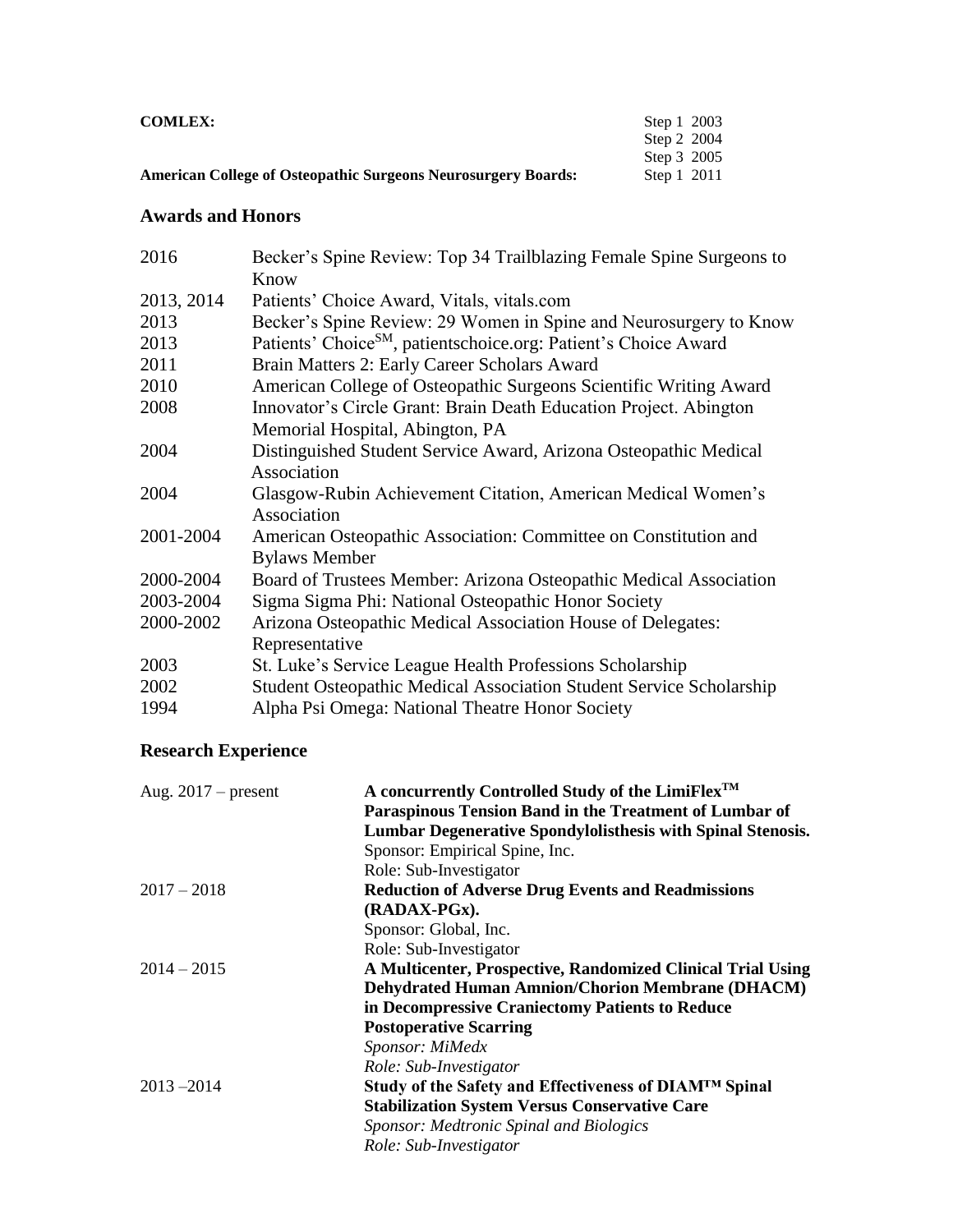| $2013 - 2017$         | <b>Prospective Randomized Feasibility Study Comparing</b><br><b>Manual vs. Automatic Position-Adaptive Spinal Cord</b><br><b>Stimulation with Surgical Leads</b> |
|-----------------------|------------------------------------------------------------------------------------------------------------------------------------------------------------------|
|                       | Sponsor: Medtronic, Inc.                                                                                                                                         |
|                       | Role: Principal Investigator                                                                                                                                     |
| $2013 - 2017$         | The Investigational Plan for the Evaluation of the                                                                                                               |
|                       | ACADIA™ Facet Replacement System                                                                                                                                 |
|                       | Sponsor: Globus Medical, Inc                                                                                                                                     |
|                       | Role: Sub-Investigator                                                                                                                                           |
| $2012 - 2014$         | A Phase 3, Randomized, Single-Blind, Controlled Trial of<br>Topical Fibrocaps™ in Intraoperative Surgical Hemostasis<br>Sponsor: ProFibrix, Inc.                 |
|                       | Role: Sub-Investigator                                                                                                                                           |
| $2012 - 2016$         | <b>Prospective Randomized Clinical Trial Evaluating the</b>                                                                                                      |
|                       | <b>Effectiveness of Lower Body Positive Pressure Treadmill</b>                                                                                                   |
|                       | <b>Training in Patients after Lumbar Microdiscectomy and</b>                                                                                                     |
|                       | <b>Fusion Surgeries.</b>                                                                                                                                         |
|                       | Sponsor: Justin Parker Neurological Institute                                                                                                                    |
|                       | Role: Sub-Investigator                                                                                                                                           |
| $2011 - 2018$         | <b>Prospective Randomized Clinical Trial Comparing PEEK</b>                                                                                                      |
|                       | and Allograft Spacers in Patients Undergoing Spinal                                                                                                              |
|                       | <b>Intervertebral Fusion Surgeries</b>                                                                                                                           |
|                       | Sponsor: Justin Parker Neurological Institute                                                                                                                    |
|                       | Role: Sub-Investigator                                                                                                                                           |
| $2008 - 2009$         | <b>Brain Death Education Project</b>                                                                                                                             |
|                       | Preceptor: Steven Barrer, MD                                                                                                                                     |
|                       | Grants: Abington Innovator's Circle                                                                                                                              |
| $2009 - 2010$         | <b>Intracranial Pressure Monitoring in Traumatic</b>                                                                                                             |
|                       | Hemicraniectomy                                                                                                                                                  |
|                       | Preceptor: H.W. Goldman, MD, PhD                                                                                                                                 |
| $2010 - 2010$         | <b>Biochemical Pathophysiology of Brain Metastasis</b>                                                                                                           |
|                       | Preceptor: Steve Toms, MD, MPH                                                                                                                                   |
| Sept $2010$ – present | <b>Biparietal Diameter and Laterality in STN Targeting</b>                                                                                                       |
|                       | Preceptor: Milind Deogaonkar MD                                                                                                                                  |
|                       | <b>Ethics of Awake Craniotomy</b>                                                                                                                                |
|                       | Preceptor: Paul Ford PhD, Andre Machado MD, PhD                                                                                                                  |
|                       | <b>Outcomes in Spinal Cord Stimulation Among</b>                                                                                                                 |
|                       | <b>Workman's Compensation Patients</b>                                                                                                                           |
|                       | Preceptor: Andre Machado MD, PhD, Paul Ford PhD                                                                                                                  |
|                       | <b>Accuracy of Stealth vs. Brainlab in Stereotactic</b>                                                                                                          |
|                       | <b>Functional Targeting for Deep Brain Stimulation</b>                                                                                                           |
|                       | Preceptor: Andre Machado MD, PhD                                                                                                                                 |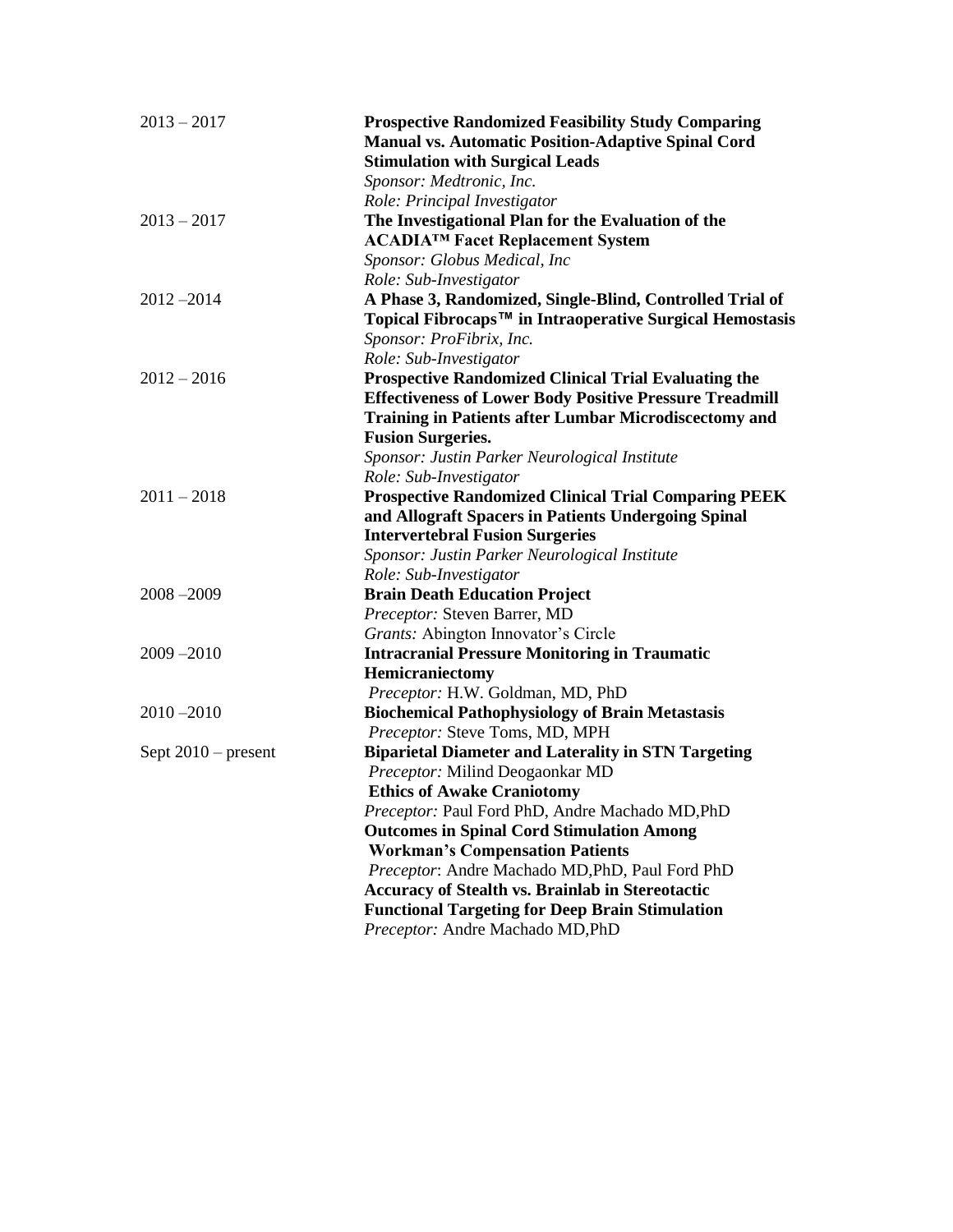### **Publications**

- 1. **Beasley K**, Zakar C, Hobbs S, Kantha V, Burneikiene S. *Prospective Randomized Feasibility Study Comparing Manual vs. Automatic Position-Adaptive Spinal Cord Stimulation with Surgical Leads*. Acta Neurochirurgica – submitted Mar 11, 2019.
- 2. Rajpal S Hobbs S, Nelson EL, Villavicencio AT, Zielenski C, **Beasley K**, Kantha V, Mesenbrink J, Burneikiene S. *The Impact of Preventative Multimodal Analgesia on Postoperative Opioid Requirement and Pain Control I Patients Undergoing Lumbar Fusions.* J Neurosurg Spine.
- 3. Rajpal S, Nelson EL, Villavicencio AT, Telang J, Kantha R, **Beasley K**, Burneikiene S. **Medical Complications and Mortality in Octogenarians Undergoing Elective Spinal Surgeries.** *Acta Neurochir* (Wien). 2018 jan; 160(1):11-179.
- 4. **Beasley K.** *Applying Guidelines to Individual Patients: Deep Brain Stimulation for Early-Stage Parkinson Disease. Commentary 2*. Virtual Mentor. 2015; 17:13-22. http://virtualmentor.ama-assn.org/2015/01/ecas2-1501.html. Accessed January 4, 2015.
- 5. **Beasley KD**, Toms SA. *The molecular pathobiology of metastasis to the brain. Neurosurg* Clin N Am 2011 Jan.22(1):7-14
- 6. Kirkpatrick JN**, Beasley KD**, Caplan AL. *Death is just not what it used to be.* Cambridge Quarterly of Healthcare Ethics, in Press (2010;19(1)).
- 7. **Beasley KD**, Deogaonkar MD, Machado A, Nagel S. *Biparietal Diameter and Laterality in STN Targeting.* (In review)
- 8. *Intracranial Pressure Monitoring in traumatic hemicraniectomy* (In Preparation)
- 9. *American College of Osteopathic Surgeons Consensus Paper on Determination of Death By Neurologic Criteria* (In review)

#### **Oral Presentations**

- 2019 Beasley K. City of Boulder Senior Center: Back Pain Basics and Treatment Options. Boulder, CO
- 2019 Beasley K. Boulder Community Hospital Community Health Series: Controlling Involuntary Tremors. Boulder, CO
- 2018 Beasley K, Zakar C, Hobbs S, Kantha V, Burneikiene S. Prospective Randomized Feasibility Study Comparing Manual vs. Automatic Position-Adaptive Spinal Cord Stimulation with Surgical Leads. XIII Congress of the ESSFN, Edinburg, Scotland,
- 2018 Beasley K. Deep Brain Stimulation for the Treatment of Epilepsy. 15th Annual Symposium Current Techniques in the Treatment of Cranial and Spinal Disorders. Broomfield, CO
- 2018 SOAR for Active Adults Bethlehem Lutheran Church: Controlling Involuntary Tremors. Lakewood, CO
- 2018 Good Samaritan Medical Center Trauma Grand Grounds: Traumatic Brain Injury Treatment Protocols
- 2017 Boulder Community Hospital Community Health Series: Controlling Involuntary Tremors. Boulder, CO
- 2017 Boulder Community Hospital Community Health Series: Relieving Chronic Back and Leg Pain. Boulder, CO
- 2017  $6<sup>th</sup>$  Annual Nursing Education Meeting: Hot Topics in 2017: Determination of Death by neurological Criteria: An Update. Broomfield, CO
- 2016 5<sup>th</sup> Annual Nursing Education meeting: Hot Topics in 2016: Critical Care Management of C Spine Injuries. Broomfield, CO
- 2016 Boulder Community Hospital Community Health Series: Deep Brain Stimulation(DBS) Therapy for Essential Tremor and Parkinson's Disease. Boulder, CO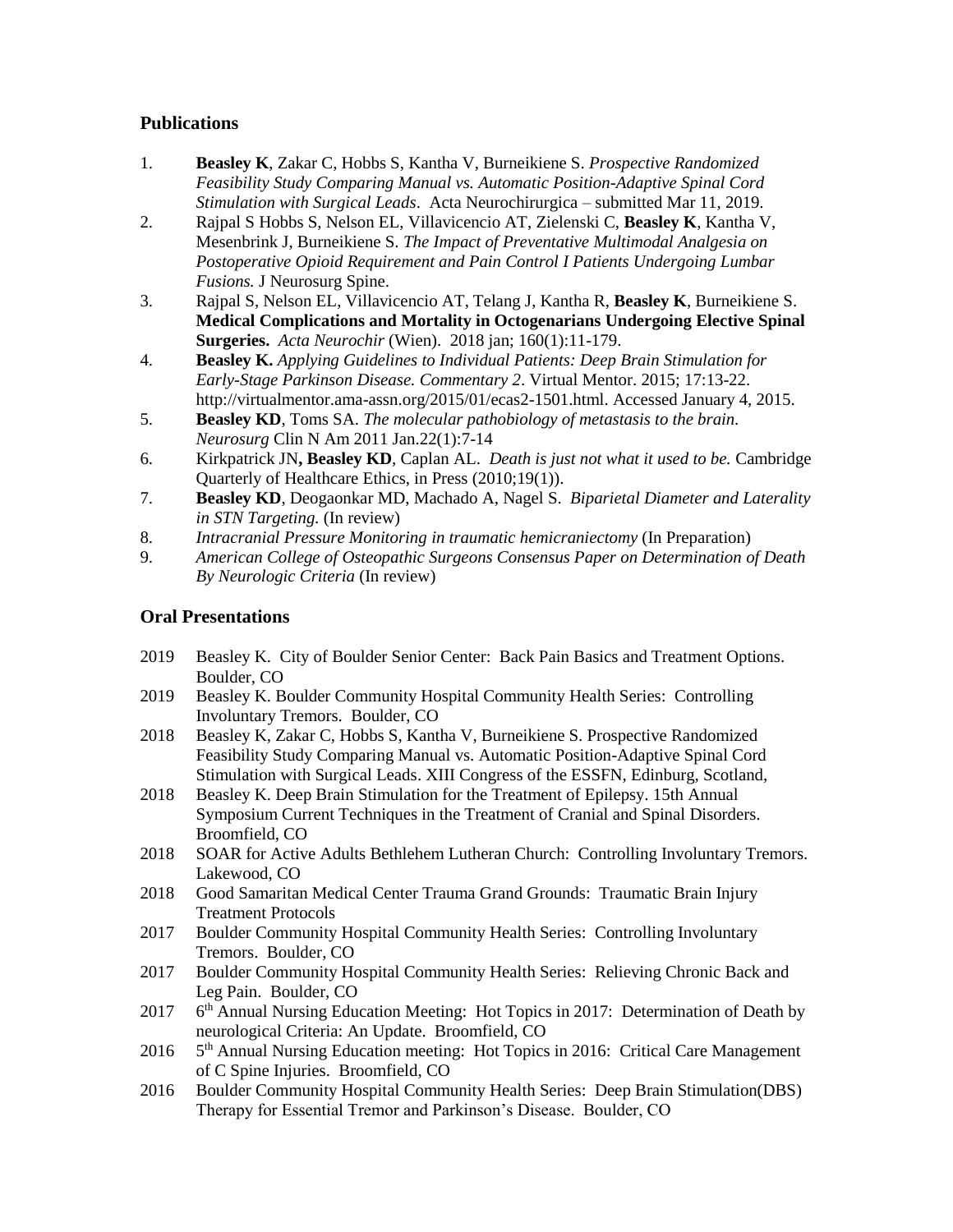| 2015 | Current Techniques in the Treatment of Brain and Spinal Disorders: <i>Deep Brain</i> |
|------|--------------------------------------------------------------------------------------|
|      | Stimulation – Exciting New Technology & Outcomes. Broomfield, CO                     |

- 2013 Current Techniques in the Treatment of Brain and Spinal Disorders: *Case Studies in Neuroethics: Navigating Murky Waters.* Broomfield, CO.
- 2012 Current Techniques in the Treatment of Brain and Spinal Disorders: *Vagal Nerve Stimulation and Other Surgical Options for Epilepsy: Science or Fiction? New Frontiers in Functional Neurosurgery* Broomfield, CO.
- 2011 Current Techniques in the Treatment of Brain and Spinal Disorders: *Surgical Updates on Deep Brain Stimulation Neurosurgical Biomedical Ethics: Case studies from the trenches* Broomfield, CO.
- 2011 American Association of Bioethics and Humanities: *Responsibilities and Obligations in Neurosurgical Decision-Making: Perspectives from Deep Brain Stimulation Specialists*
- 2011 Moderator Brain Matters 2 Conference on Translational Neuroethics
- 2011 American Association of Neurological Surgeons: Breakfast meeting *The Ethics of awake craniotomy.* Denver, CO.
- 2010 American College of Osteopathic Surgeons Scientific Assembly: *Pathobiology of Brain Metastasis.* San Francisco, CA.
- 2010 Geisinger Medical Center Neurosciences Grand Rounds: *Brain Death.* Danville, PA.
- 2009 Cooper Neurologic Institute Grand Rounds: *Brain Death.* Camden, NJ.
- 2008 Philadelphia Regional Neurologic Grand Rounds: *Brain Death.* Abington, PA.
- 2008 Abington Memorial Hospital Grand Rounds: *Brain Death.* Abington, PA.

#### **Poster Presentations**

| 2018 | Congress of Neurologial Surgeons Annual Meeting, October 6-10, 2018                          |
|------|----------------------------------------------------------------------------------------------|
|      | Beasley K, Zakar C, Hobbs S, Kantha V, Burneikiene S. Prospective                            |
|      | Randomized Feasibility Study Comparing Manual vs. Automatic Position-                        |
|      | Adaptive Spinal Cord Stimulation with Surgical L                                             |
| 2018 | American Society for Sterotactic and Functional Neurosurgery June 2-5, 2018                  |
|      | <b>Beasely K, Zakar C, Kantha V, Burneikiene S. Prospective Randomized Study</b>             |
|      | Comparing Manual vs. Automatic Position-Adaptive Spinal Cord Stimulation                     |
|      | with Surgical Leads.                                                                         |
|      | CNS Annual Meeting October $19 - 23$ , 2013                                                  |
| 2013 | $\mathbf{v}$<br>$\mathbf{r}$ $\mathbf{r}$ $\mathbf{r}$ $\mathbf{r}$ $\mathbf{r}$<br>TTD AT 1 |

Villavicencio AT, Serxner BJ, Mason A, **Beasley KD**, Nelson EL, Rajpal S, Faes N, Burneikiene S. *Comparative Study of Unilateral and Bilateral Pedicle Screw Fixation in Transforaminal Lumbar Interbody Fusion: Radiological and Clinical Analysis.*

American Association of Neurological Surgeons 81st Annual Scientific Meeting April 27-May 1, 2013

> Burneikiene S, Villavicencio AT, Nelson EL, Mason A, Rajpal S, **Beasley K.** *The Duration of Symptoms and Clinical Outcomes in Patients Undergoing Anterior Cervical Discectomy and Fusion (ACDF) for Degenerative Disc Disease and Radiculopathy.*